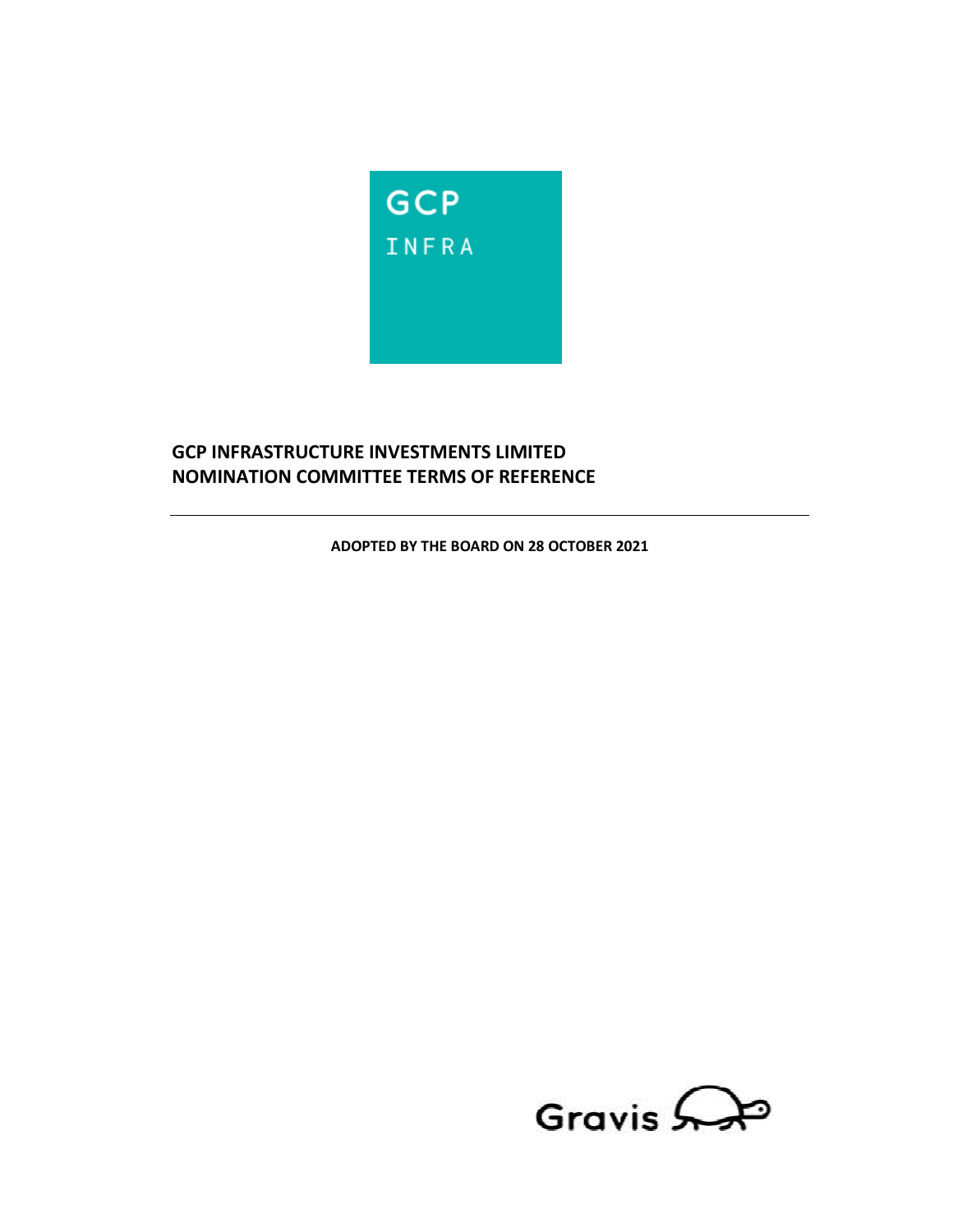# **1. Membership**

- 1.1 The purpose of the Committee is to assist the Board by leading the process for Board and Committee appointments and by ensuring plans are in place for orderly succession to the Board. The Committee shall comprise of at least three Directors, the majority of which shall be independent non-executive Directors.
- 1.2 Only members of the Committee have the right to attend Committee meetings. However, other individuals may be invited to attend for all or part of the meeting, as and when deemed to be appropriate and necessary, and agreed in advance of the meeting by the Committee Chairperson.
- 1.3 Appointments to the Committee are made by the Board and the Board shall appoint the Committee Chairperson who should be either the Chairperson of the Board or an independent non-executive Director. In the absence of the Committee Chairperson and/or an appointed deputy, the remaining members present shall elect one of themselves to chair the meeting from those who would qualify under these Terms of Reference to be appointed to that position by the Board. The Chair of the Board shall not chair the Committee when it is dealing with the appointment of their successor.

## **2. Secretary**

The Company Secretary or their nominee shall act as the Secretary of the Committee.

## **3. Quorum**

- 3.1 The quorum necessary for the transaction of business shall be two members of the Committee. A duly convened meeting of the Committee at which a quorum is present shall be competent to exercise all or any of the authorities, powers and discretions vested in or exercisable by the Committee.
- 3.2 The members of the Committee may meet for the despatch of business, adjourn and otherwise regulate meetings as they think fit. Without prejudice to the foregoing, all or any of the members of the Committee may participate in a meeting of the Committee by means of a conference telephone or any communication equipment which allows all persons so participating in the meeting to hear each other. A member of the Committee so participating shall be deemed to be present in person at the meeting and shall be entitled to fully participate and be counted in the quorum accordingly.

## **4. Frequency of meetings**

The Committee shall meet as and when required.

## **5. Notice of meetings**

- 5.1 Meetings of the Committee shall be called by the Secretary of the Committee at the request of any of its members.
- 5.2 Unless otherwise agreed, notice of each meeting confirming the venue, time and date, shall be forwarded to each member of the Committee and any other person required to attend, no later than ten working days before the date of the meeting. An agenda and supporting papers shall be sent to Committee members and to other attendees as appropriate, no later than five working days before the date of the meeting.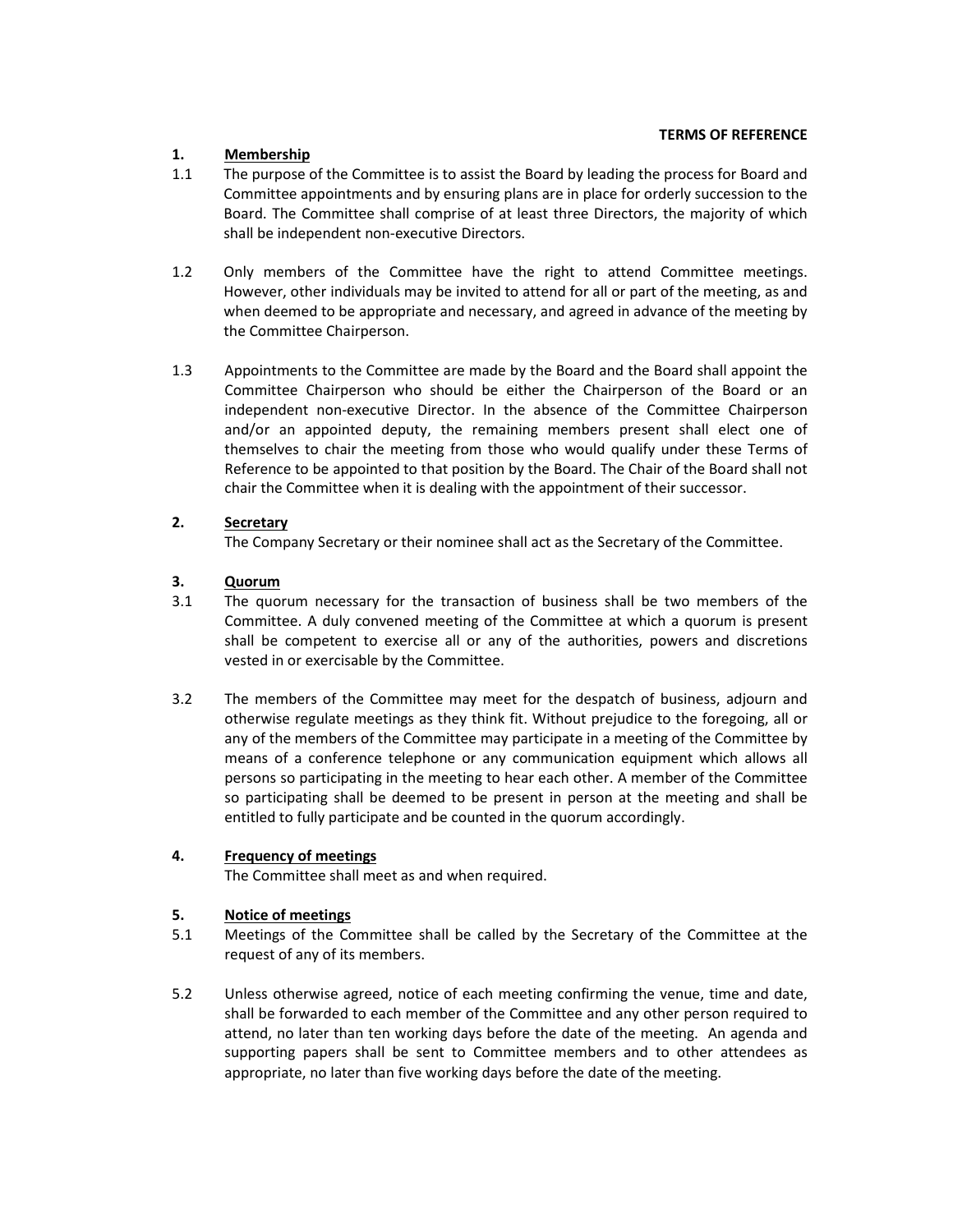5.3 The notice period set out in 5.2 may be reduced at the sole discretion of the Committee Chairperson to whatever he/she considers appropriate.

# **6. Minutes of meetings**

- 6.1 The Company Secretary shall minute the proceedings and resolutions of all meetings of the Committee, including recording the names of those present and in attendance.
- 6.2 Draft minutes of Committee meetings shall be circulated promptly to all members of the Committee within ten working days of the meeting. Once approved, minutes should be tabled to the next available quarterly Board meeting (for information purposes only) unless it would be inappropriate to do so in the opinion of the Committee Chairperson.

## **7. Annual General Meeting**

 The Chair of the Committee shall attend the Annual General Meeting and be prepared to answer any shareholder questions on the Committee's activities and matters within the scope of the Committee's responsibilities.

## **8. Duties**

The Committee should carry out the duties detailed below:

- 8.1 regularly review the structure, size and composition (including the skills, knowledge, experience and diversity) of the Board and make recommendations to the Board regarding any changes;
- 8.2 give full consideration to succession planning for Directors in the course of its work, taking into account the challenges and opportunities facing the Company, and the skills and expertise needed on the Board in the future;
- 8.3 keep under review the leadership needs of the organisation, with a view to ensuring the continued ability of the organisation to compete effectively in the marketplace;
- 8.4 keep up to date and fully informed about strategic issues and commercial changes affecting the Company and the market in which it operates;
- 8.5 be responsible for identifying, and nominating for the approval of the Board, candidates to fill Board vacancies as and when they arise;
- 8.6 before any appointment is made by the Board, evaluate the balance of skills, knowledge, experience and diversity on the Board, and, in the light of this evaluation, prepare a description of the role and capabilities required for a particular appointment. In identifying suitable candidates, the Committee shall:
	- 8.6.1 consider open advertising and/or the services of an external search consultancy for the appointments of the Chair and NEDs and to help facilitate the search; if an external search consultancy is engaged it should be identified in the annual report alongside a statement about any other connection it has with the company or individual directors.
	- 8.6.2 consider candidates from a wide range of backgrounds;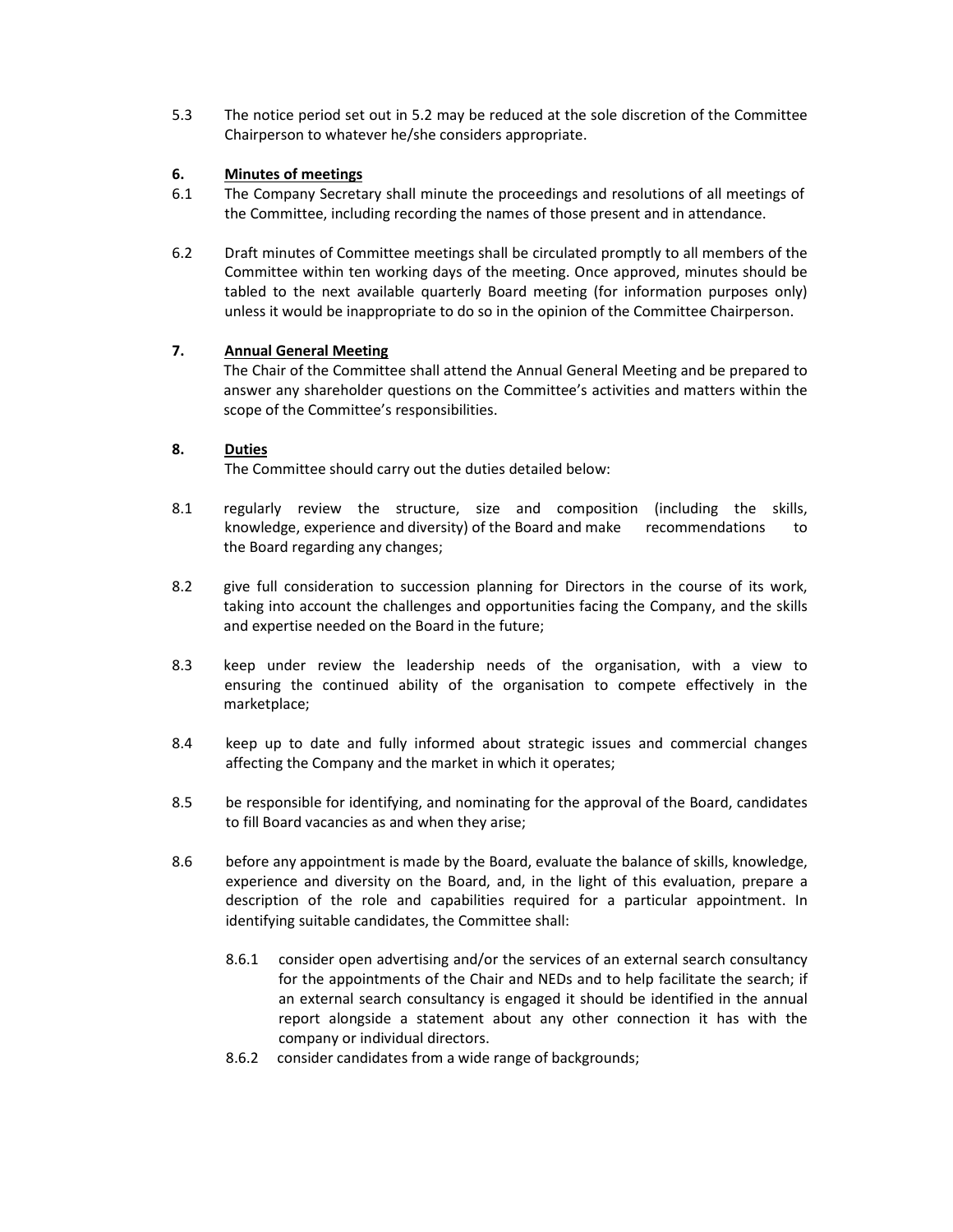- 8.6.3 consider candidates on merit and against objective criteria and with due regard for the benefits of diversity on the Board, including gender, taking care that appointees have enough time to devote to the position considering the demands on director's time;
- 8.6.4 consider any disclosures made by the candidates to determine independence including consideration of the following:

8.6.4.1 whether the candidate has, or has had within the last three years, a material business relationship with the company or the investment adviser, either directly or as a partner, shareholder, director or senior employee of a body that has such a relationship with the Company or the investment adviser;

8.6.4.2 has received or receives any remuneration from the Company;

8.6.4.3 holds cross-directorships or has significant links with other members of the Board through involvement in other companies or bodies; or

8.6.4.4 represents a significant shareholder.

- 8.7 for the appointment of a Chairperson, the Committee should prepare a job specification (if required), including the time commitment expected and a proposed Chairperson's other significant commitments should be disclosed to the Board before appointment. Any changes to the Chairperson's commitments should also be reported to the Board, as they arise;
- 8.8 prior to the appointment of a Director, the proposed appointee should be required to disclose any other business interests that may result in a conflict of interest and be required to report any future business interests that could result in a conflict of interest;
- 8.9 ensure that on appointment to the Board, Directors receive a formal letter of appointment setting out clearly what is expected of them in terms of time commitment, Committee service and involvement outside Board meetings;
- 8.10 review the results of the Board performance evaluation process that relate to the composition of the Board;

## **9. Reporting responsibilities**

- 9.1 The Committee Chairperson shall report to the Board on its proceedings at the Quarterly Board or any other earlier relevant Board meeting on all matters within its duties and responsibilities;
- 9.2 The Committee shall make whatever recommendations to the Board it deems appropriate on any area within its remit where action or improvement is needed;

## **10. Other matters**

.

The Committee shall:

10.1 have access to sufficient resources in order to carry out its duties, including access to the Company Secretary and external advisers for assistance as required;